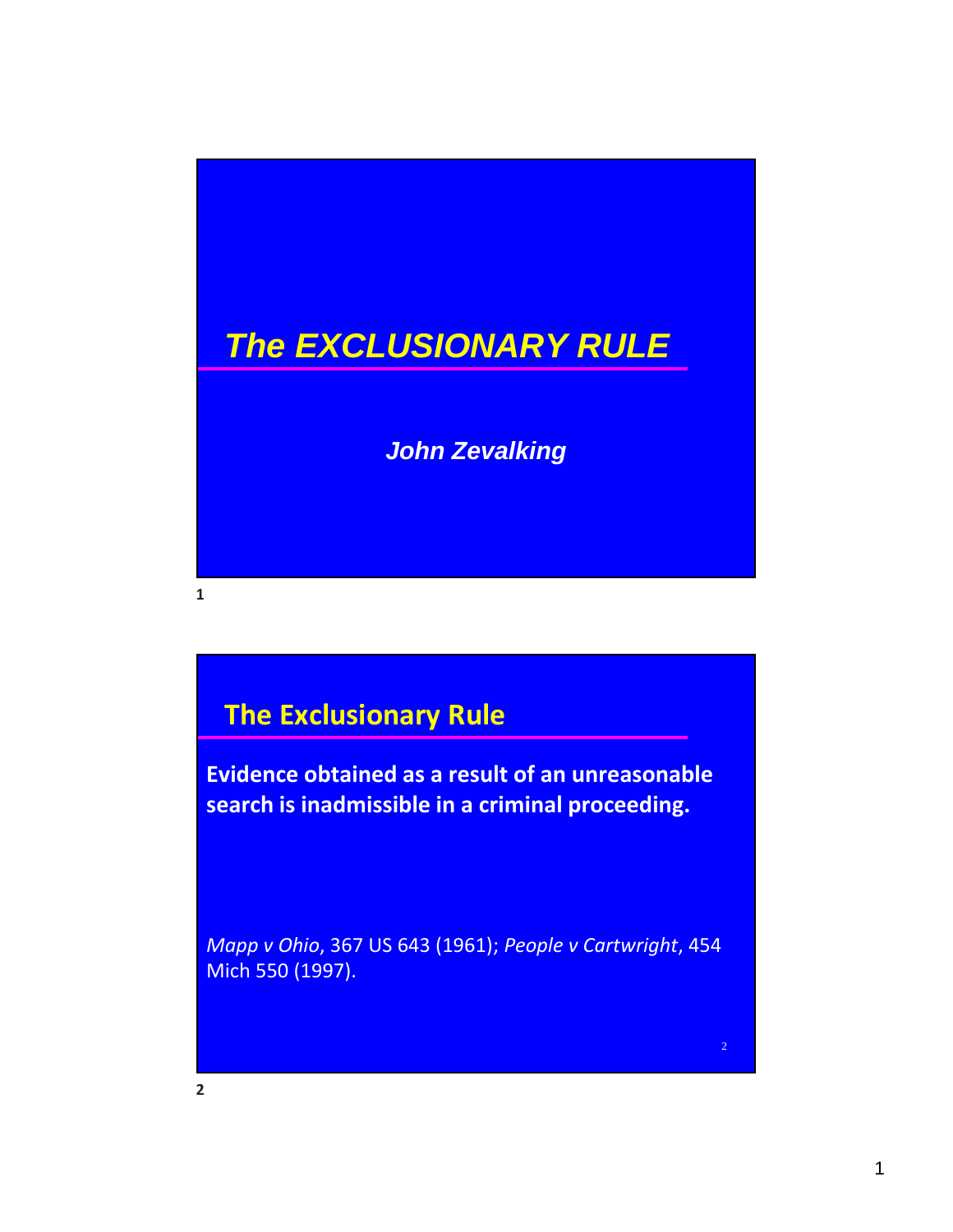## **The Exclusionary Rule**

**The exclusionary rule prohibits the admission of evidence or testimony obtained as a direct or indirect result of an unlawful search or seizure.**

**3**

## **The Exclusionary Rule ‐ Generally**

1. The exclusionary rule is not a personal constitutional right of the aggrieved party.

**Rather, it is "a judicially created remedy designed to safeguard Fourth Amendment rights generally through its deterrent effect."**

*United States v Leon*, 468 US 897 (1984).

3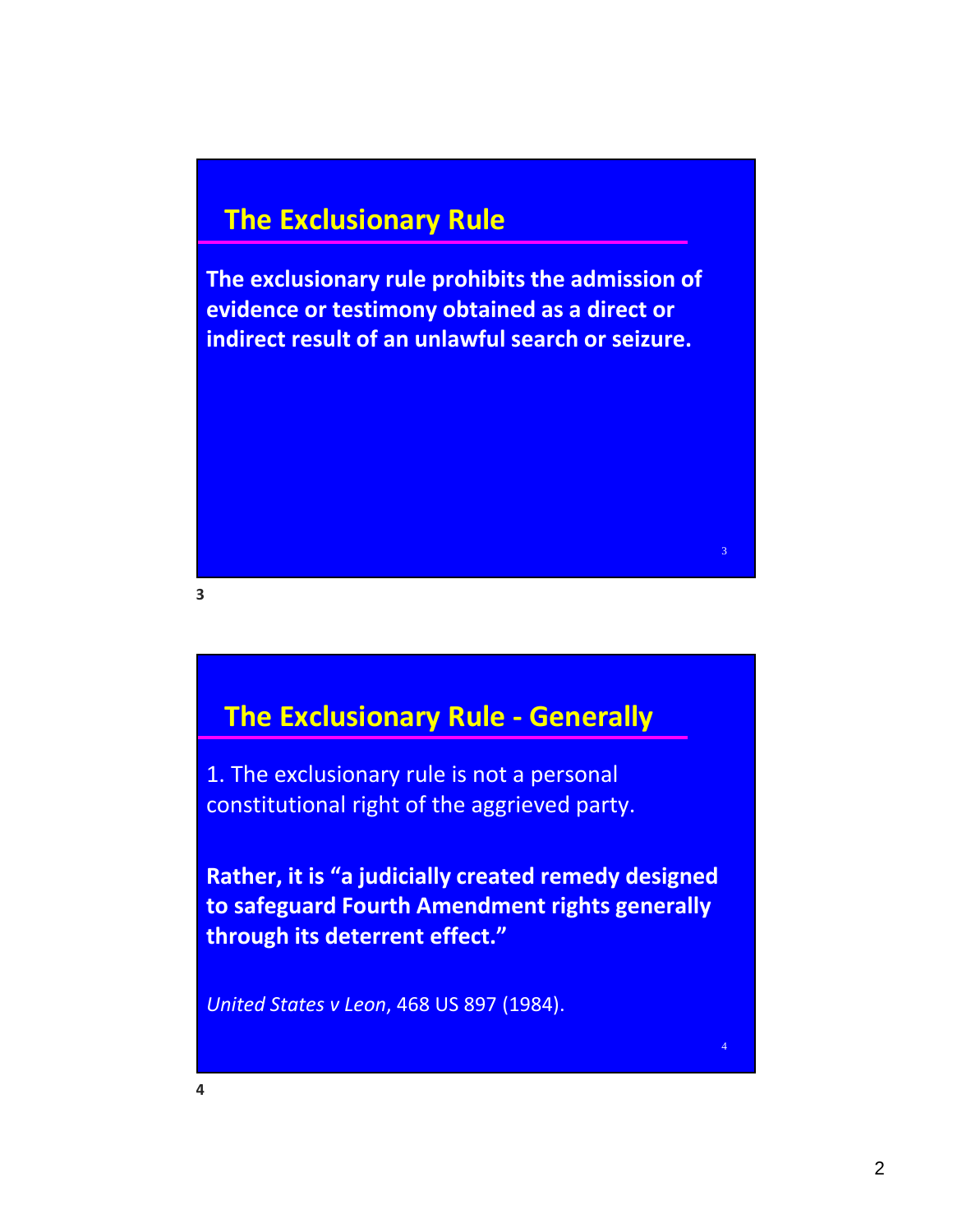## **The Exclusionary Rule ‐ Generally**

**2. The exclusionary rule's purpose is to deter** *police misconduct* **rather than judicial misconduct.**

*Herring v United States*, 555 US 135 (2009).

## **The Exclusionary Rule – Purpose: Deter Police Misconduct**

The exclusionary rule did not apply to the "technical violation" of a bench‐warrant court rule requiring a supporting affidavit because the error was made by the judicial officer who issued the warrant.

 **Applying the exclusionary rule would do nothing to deter police misconduct.**

*People v Hawkins*, 468 Mich 488 (2003).

**5**

5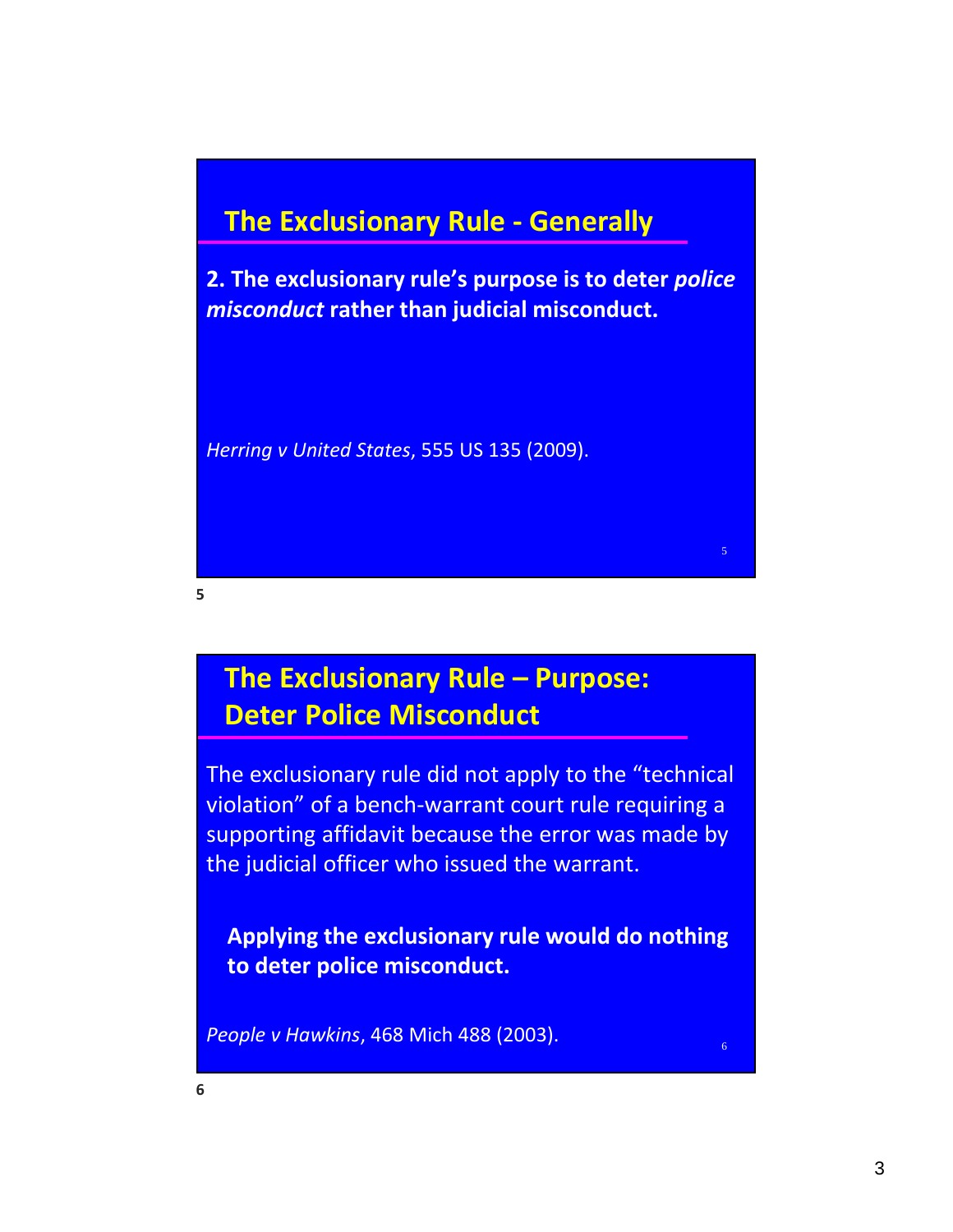## **The Exclusionary Rule – Purpose: Deter Police Misconduct**

Defendant was arrested based on a warrant that had been quashed 17 days before, but the warrant showed as active on a database due to an error by a court clerk.

 **Applying the exclusionary rule to errors by court clerks would not deter police misconduct.**

7

8

*Arizona v Evans*, 514 US 1 (1995).

**The Exclusionary Rule – Purpose: Deter Deliberate Misconduct**

3. The exclusionary rule's purpose is **"to deter deliberate, reckless, or grossly negligent conduct, or in some circumstances recurring or systemic negligence."**

*Herring v United States*, 555 US 135 (2009).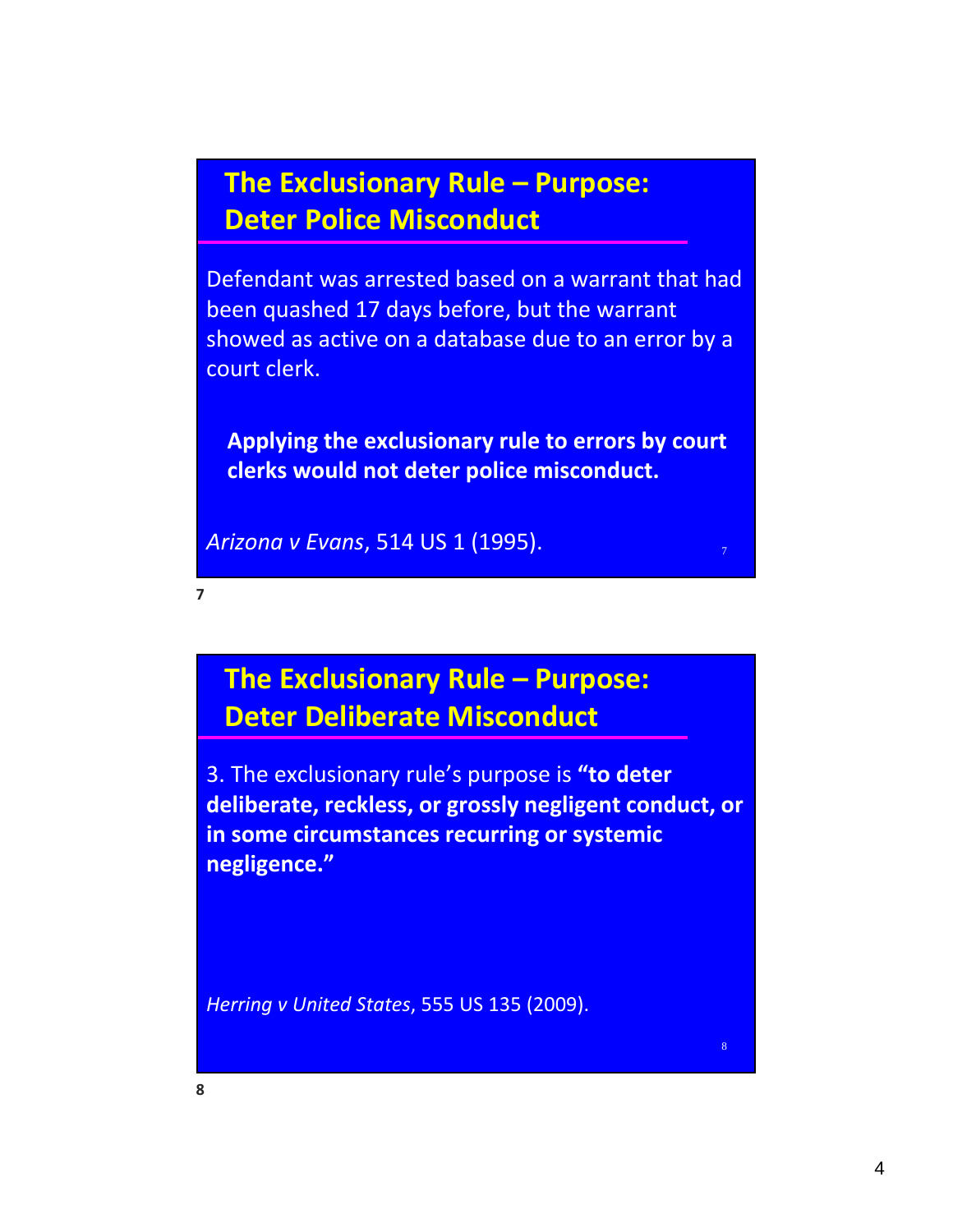**The Exclusionary Rule – Purpose: Deter Deliberate Misconduct**

**A recordkeeping error in a police database was not the result of significantly culpable misconduct as to merit application of the exclusionary rule.**

*Herring v United States*, 555 US 135 (2009).

**9**

## **The Exclusionary Rule ‐ Generally**

**4. The exclusionary rule applies to constitutional violations, not statutory violations.**

 *People v Earls*, 477 Mich 1119 (2007) (**no exclusion based on violation of the investigative subpoena statute**).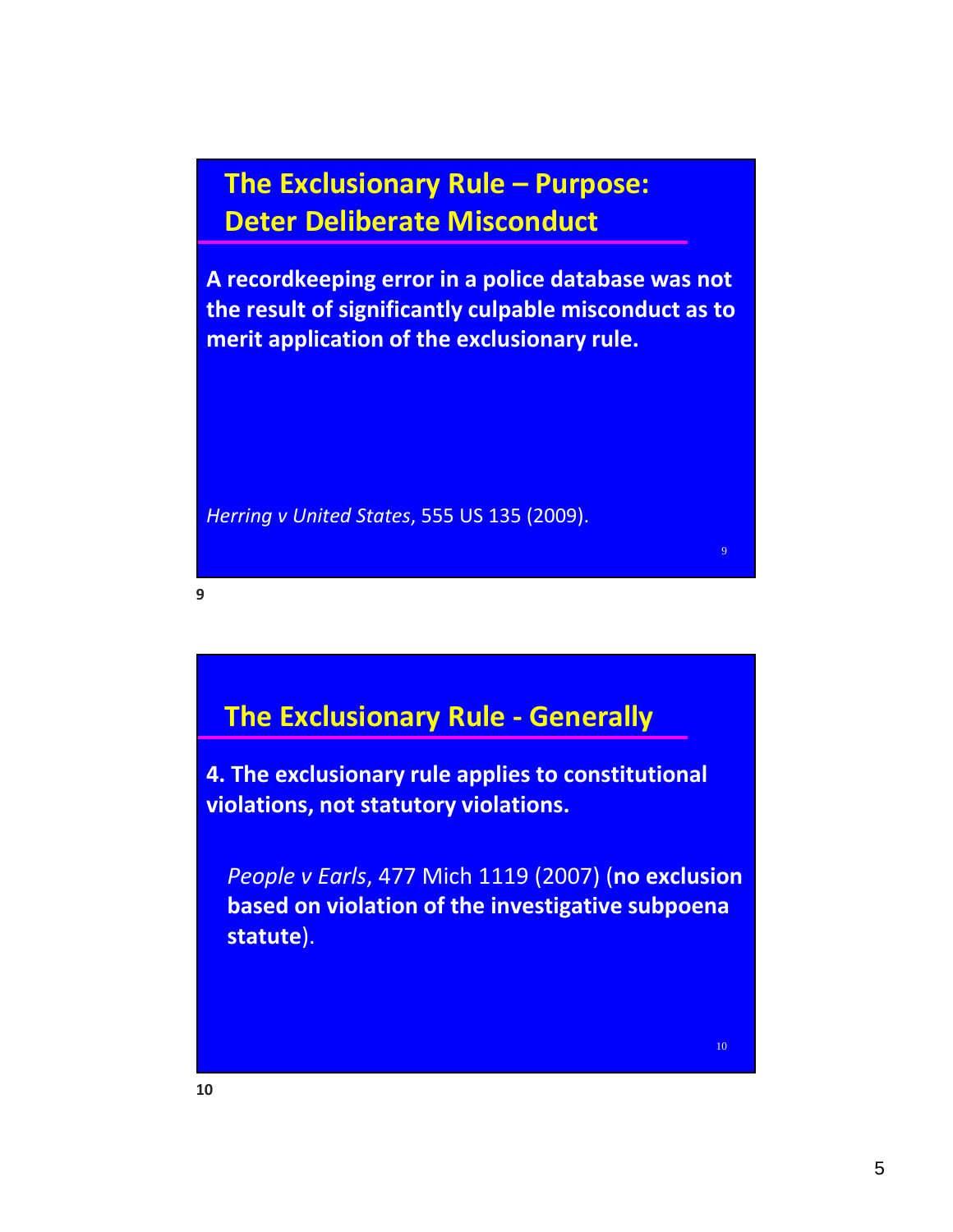## **The Exclusionary Rule ‐ Generally**

 **Was the violation due to the conduct of an official other than a police officer?**

 **Was police misconduct flagrant, deliberate, or reckless or was it merely negligent?**

**Did the police violate a statute or court rule?**

11

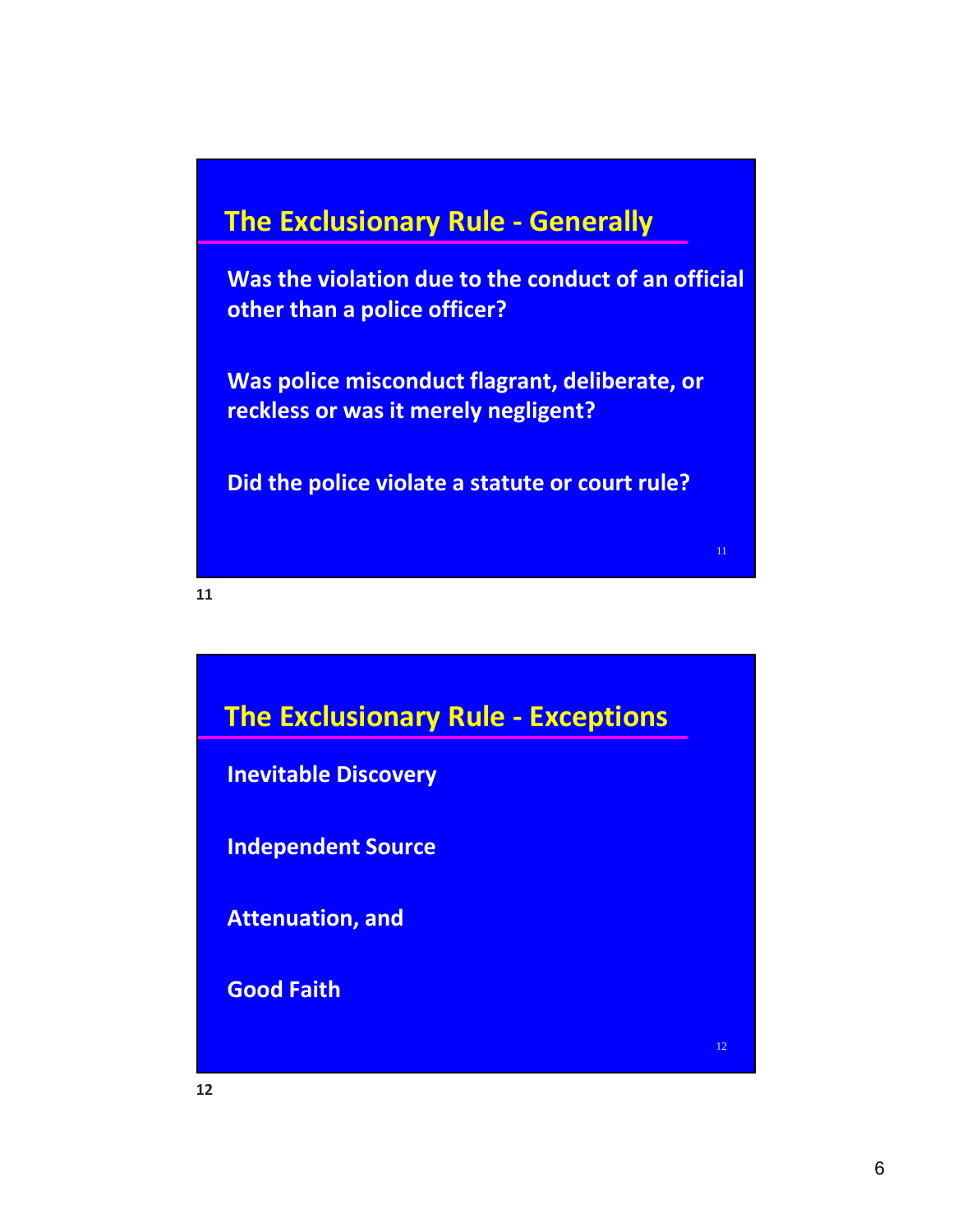## **Exception: Inevitable Discovery/ Independent Source**

**Inevitable discovery** is an exception to the exclusionary rule that applies when constitutionally tainted evidence *would have been obtained* inevitably by lawful means.

The **independent source** exception applies when evidence was *actually obtained* by lawful means independent of the tainted means.

**13**

## **Exception: Inevitable Discovery**

**Unconstitutionally obtained evidence is not excluded if the evidence "ultimately or inevitably would have been discovered by lawful means."**

*Nix v Williams*, 467 US 431 (1984).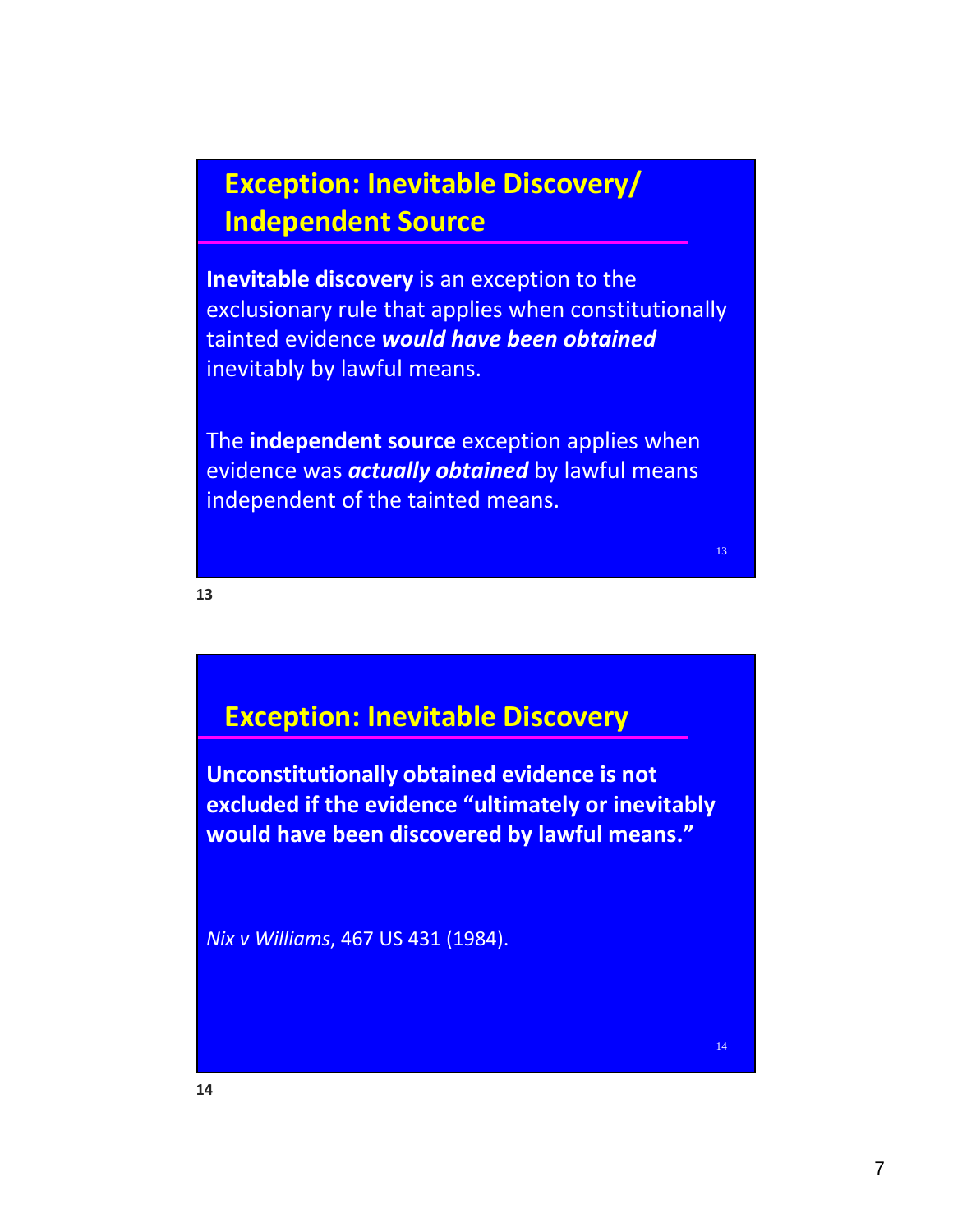### **Exception: Inevitable Discovery**

**"The inevitable discovery doctrine is recognized in Michigan and may justify the admission of otherwise tainted evidence that ultimately would have been obtained in a constitutionally accepted manner."**

*People v Brzezinski,* 243 Mich App 431 (2000).

**15**

# **Exception: Inevitable Discovery**

*Brzezinski* **inevitable discovery analysis:**

 **1) whether the legal means are truly independent;**

 **2) whether both the use of the legal means and the discovery by that means are truly inevitable; and**

16 **3) whether the application of the inevitable discovery exception either provides an incentive for police misconduct or significantly weakens constitutional protection**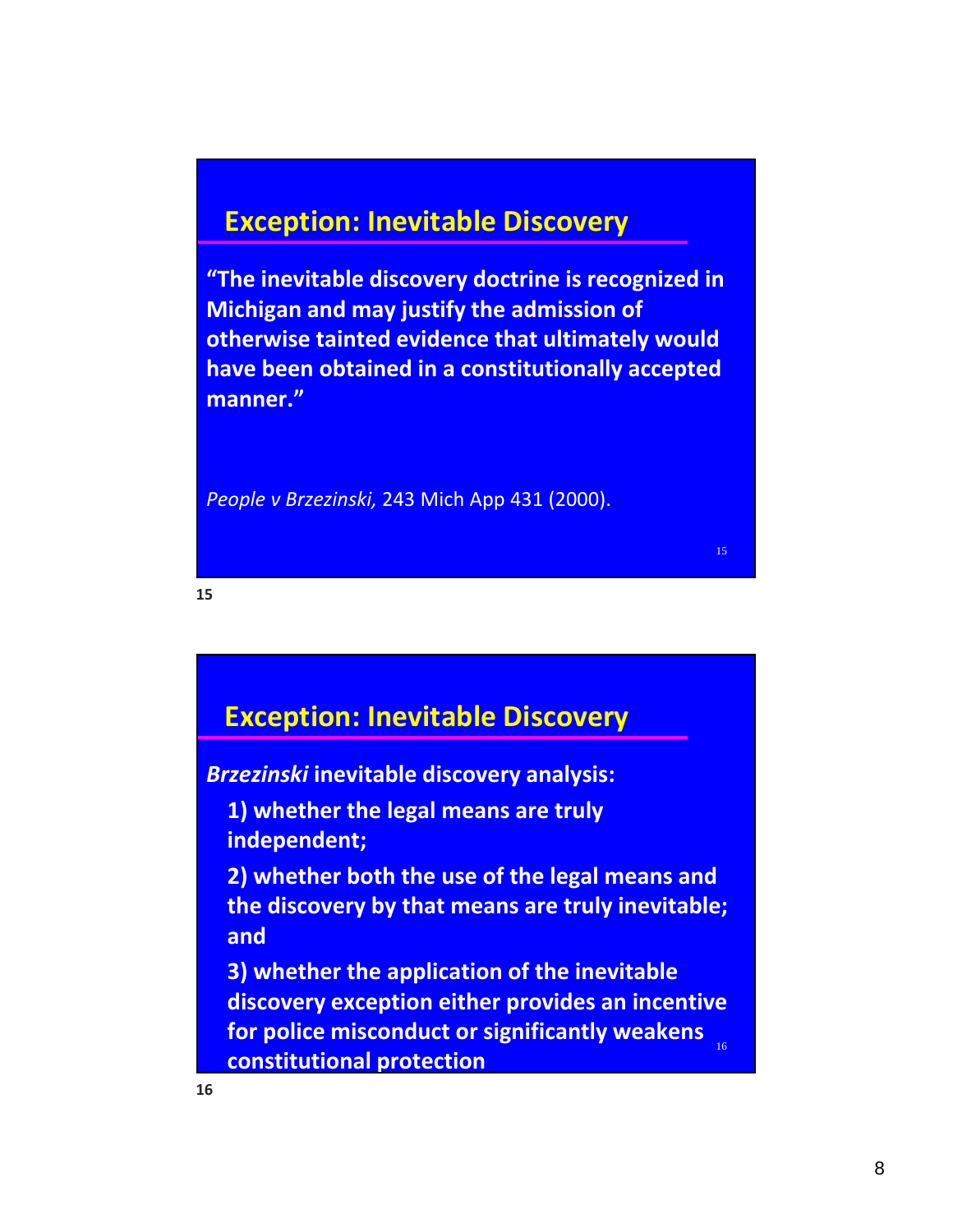## **Inevitable Discovery – Key Questions**

 **Would the evidence have been discovered inevitably by independent lawful means?**

 **Would application of the exception provide an incentive for police misconduct or significantly weaken constitutional protections?**

– **Did police have probable cause to secure a warrant but fail to do so?**

17

**17**

**Inevitable Discovery – Would the evidence have been discovered inevitably by independent lawful means?**

**Inevitable discovery exception applied because an unlawfully searched vehicle inevitably would have been subjected to an inventory search.**

*United States v Kimes*, 246 F3d 800 (CA 6, 2001).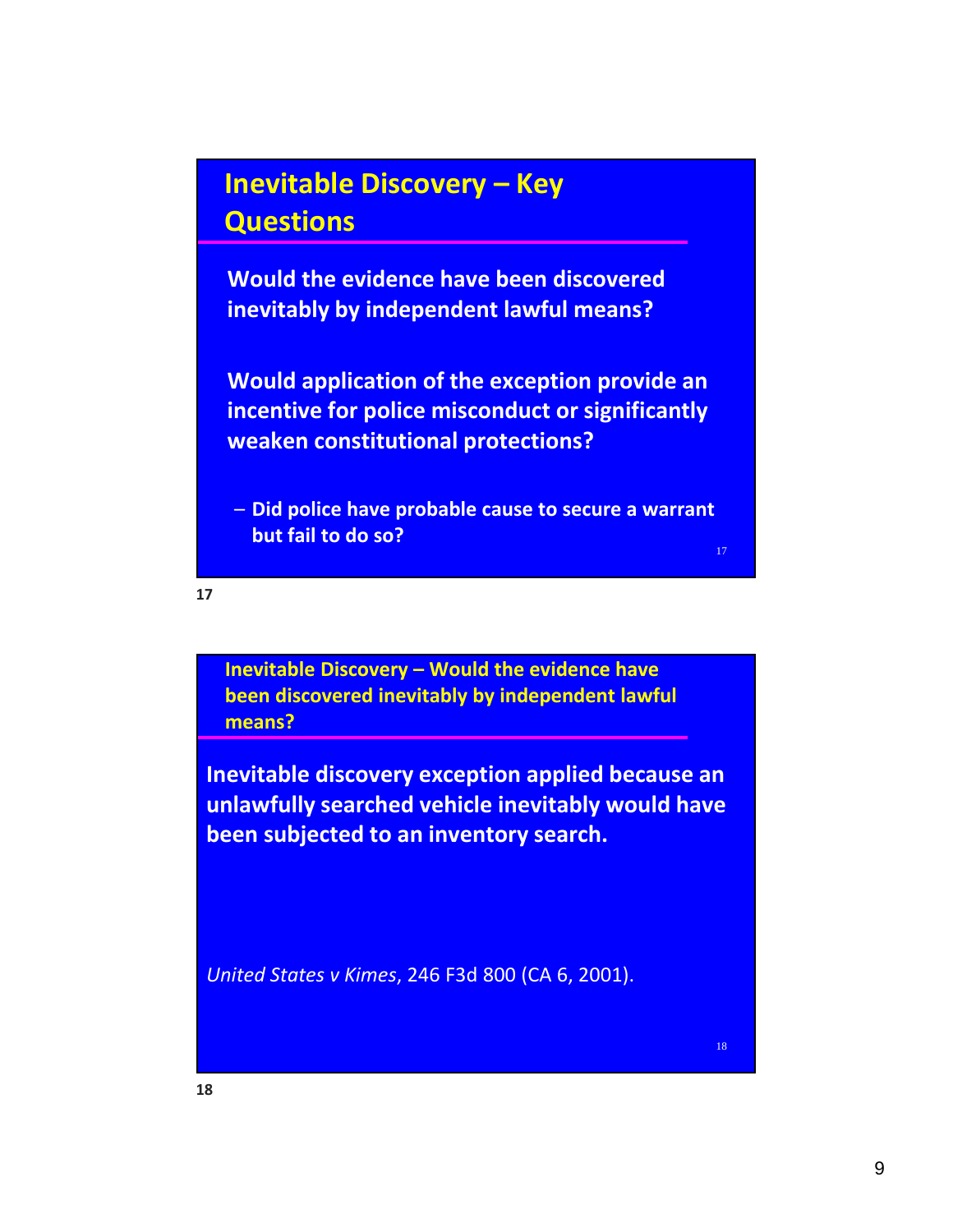**Inevitable Discovery – Would the evidence have been discovered inevitably by independent lawful means?**

**Inevitable discovery exception applied because a systematic search involving 200 volunteers was** *already underway* **searching for the victim's body in the area at the time the defendant directed the police to the location of the body during an interrogation conducted in violation of the defendant's right to counsel.**

*Nix*, 467 US 431 (1984).

**19**

**Inevitable Discovery – Would application of the exception incentivize police misconduct?**

**Applying the inevitable discovery exception to include evidence discovered after a traffic stop had been unlawfully prolonged would incentivize unlawfully prolonged traffic stops for the purpose of ferreting out unrelated crime.**

*People v. Kocevar,* unpublished per curiam opinion of the Court of Appeals, issued March 16, 2017 (Docket No. 329150).

20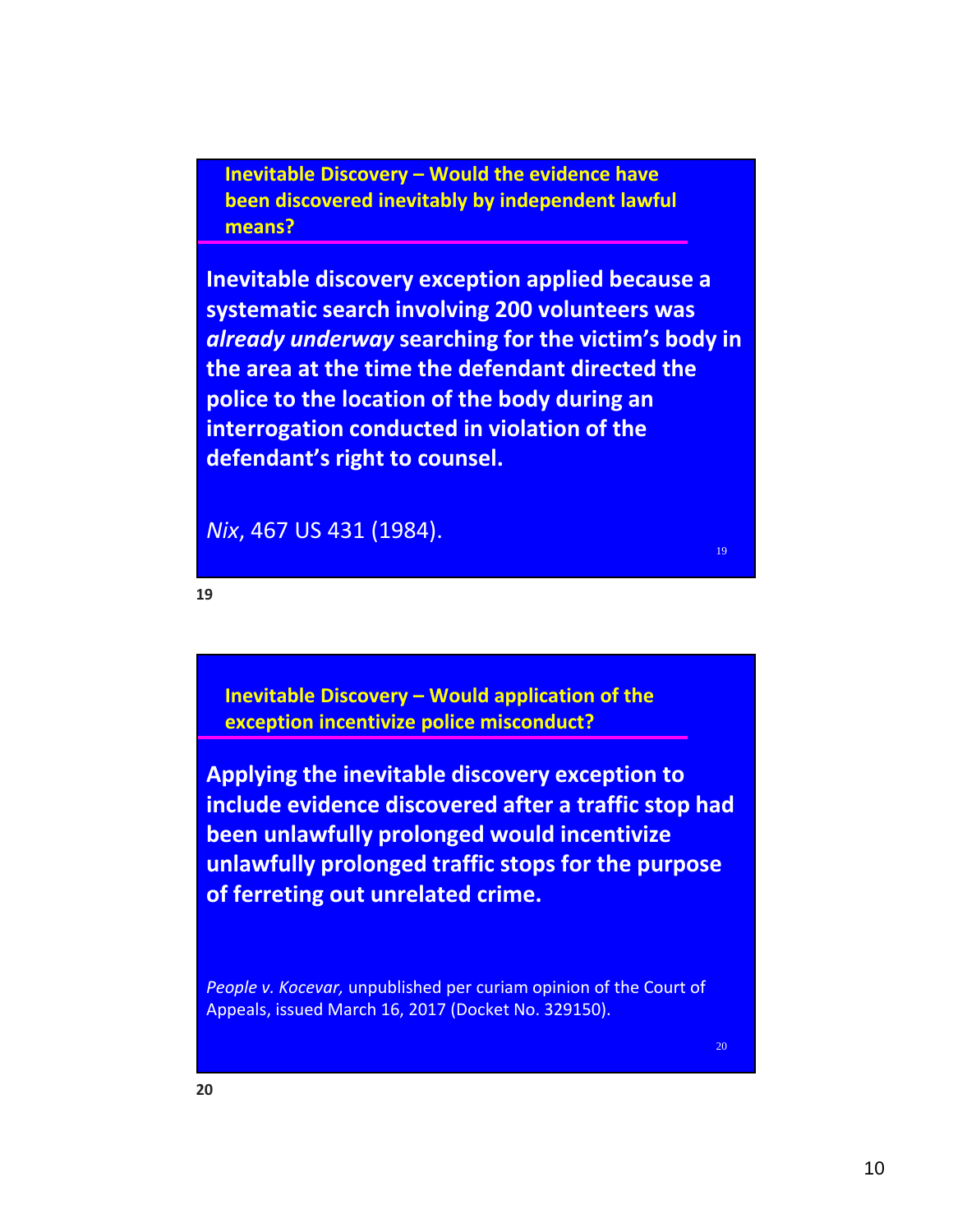**Inevitable Discovery – Would application of the exception incentivize police misconduct?**

**The inevitable discovery exception cannot be used to circumvent the warrant requirement. The exception does not apply when the only argument for its application is that the police** *could have* **secured a warrant (but did not).**

*People v Hyde*, 285 Mich App 428 (2009); *United States v Quinney*, 583 F3d 891 (CA 6, 2009).

**21**

**Inevitable Discovery – Would application of the exception incentivize police misconduct?**

See also *People v Mahdi*, 317 Mich App 446 (2016).

 **Applying the exception under these circumstances would incentivize police misconduct and significantly weaken Fourth Amendment protections because it would permit seizure whenever there is probable cause.**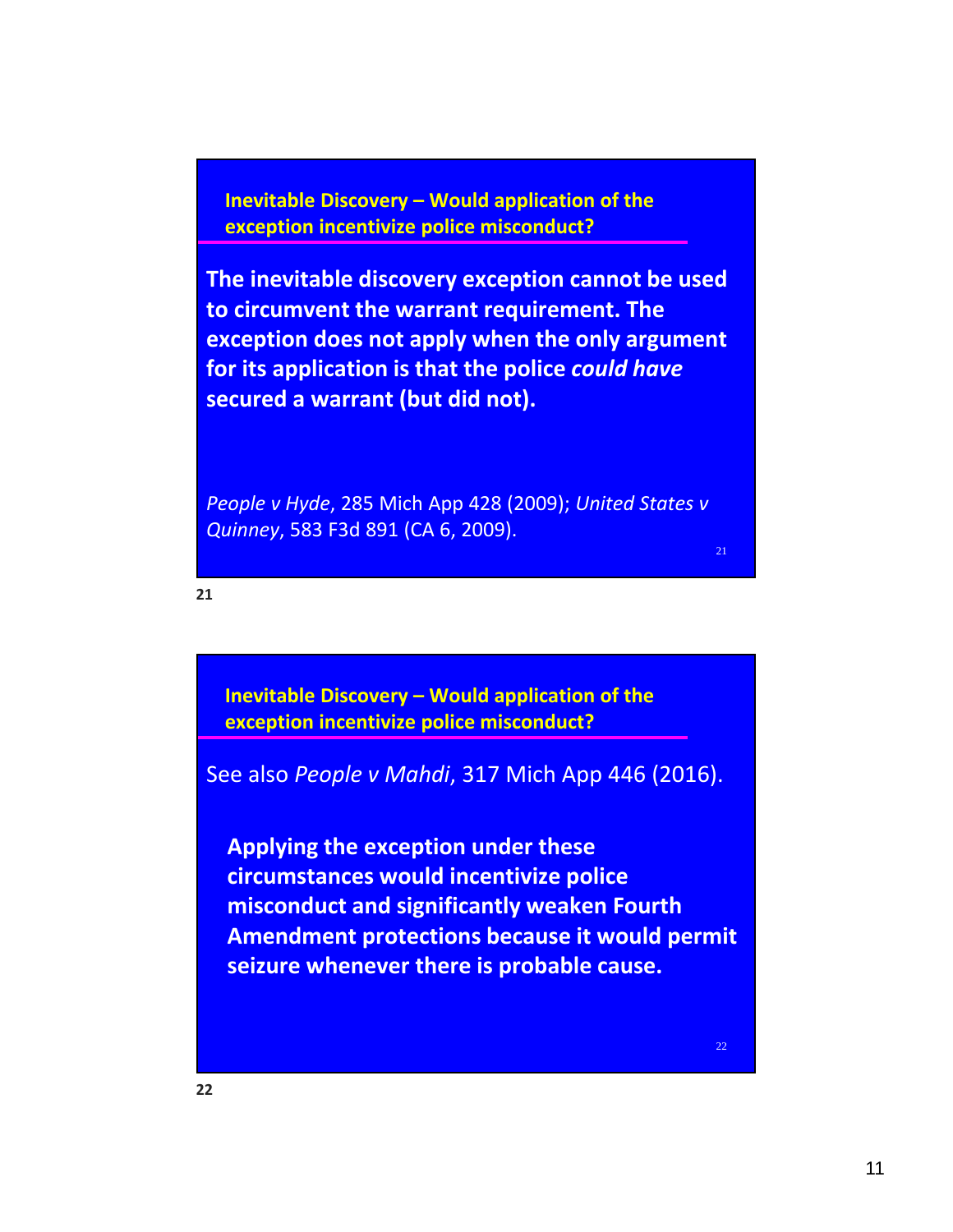### **Exception: Independent Source**

The independent source exception applied to the unlawful search of the defendant's gas station by Treasury agents. A witness from the civil audit section of the Treasury Department testified that he had assigned a civil audit to the defendant's business based on information received during the audit of a gasoline distributor and that he was unaware of the unlawful search at the time he assigned the audit.

*People v Harajli*, 148 Mich App 189 (1986).

23

**23**

### **Exception: Attenuation**

**"Under the attenuation exception to the exclusionary rule, exclusion is improper when the connection between the [official] illegality and the discovery of the challenged evidence has become so attenuated as to dissipate the taint."**

*People v Frazier*, 478 Mich 231 (2007).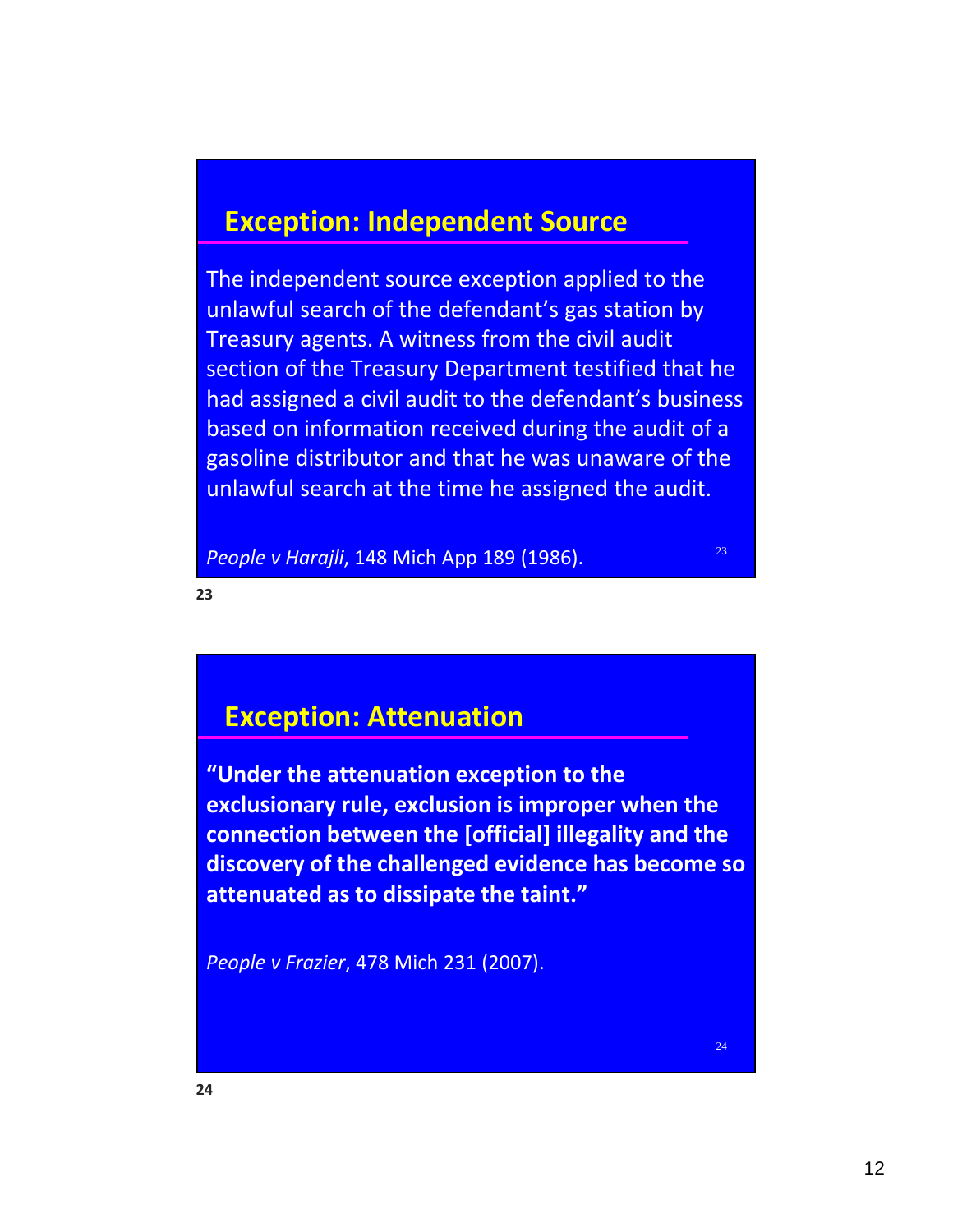## **Exception: Attenuation**

**The attenuation doctrine evaluates the causal link between the government's unlawful conduct and the discovery of evidence.**

*Utah v Strieff*, 136 S Ct 2056 (2016).

**25**

### **Exception: Attenuation**

Whether the attenuation exception applies is guided by consideration of three factors:

- **(1) temporal proximity,**
- **(2) intervening circumstances, and**

 **(3) the purpose and flagrancy of the official misconduct.**

*Utah v Strieff*, 136 S Ct 2056 (2016).

25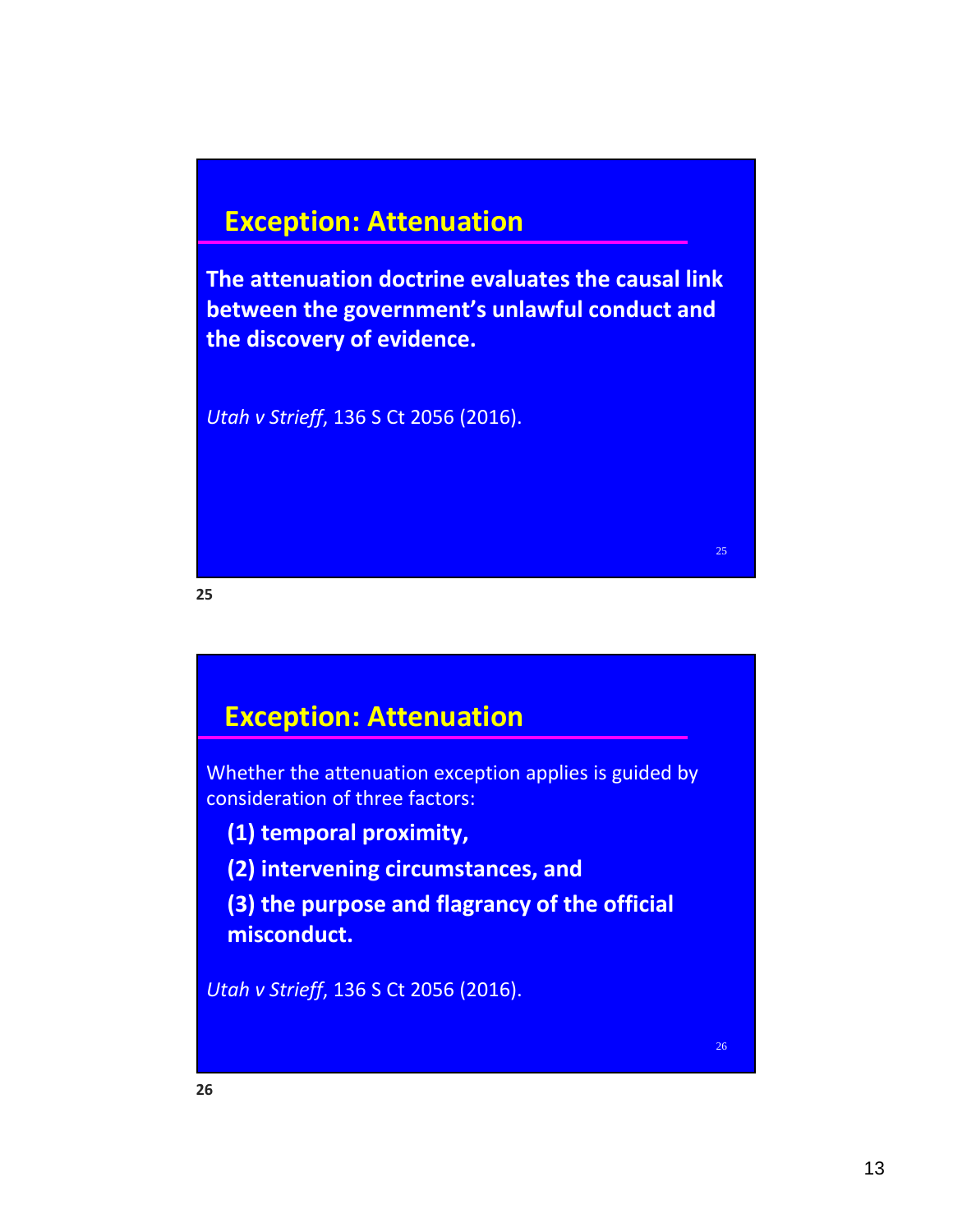**Attenuation:** *Discovery of the evidence closely followed unlawful police conduct?*

**The** *two‐month lapse of time* **between the defendant's unlawful seizure and his voluntary, Mirandized confession greatly favored application of the attenuation exception to the confession.**

*United States v Gross,* 662 F3d 393 (CA 6, 2011).

**27**

**Attenuation:** *Discovery of the evidence closely followed unlawful police conduct?*

**Alleged consent to a second search did not remove the "taint" of the illegal first search of the defendant's vehicle. The second search** *almost immediately followed* **the illegal first search, and the defendant had vehemently objected to the first search.**

*United States v Haynes*, 301 F3d 669 (CA 6, 2002).

27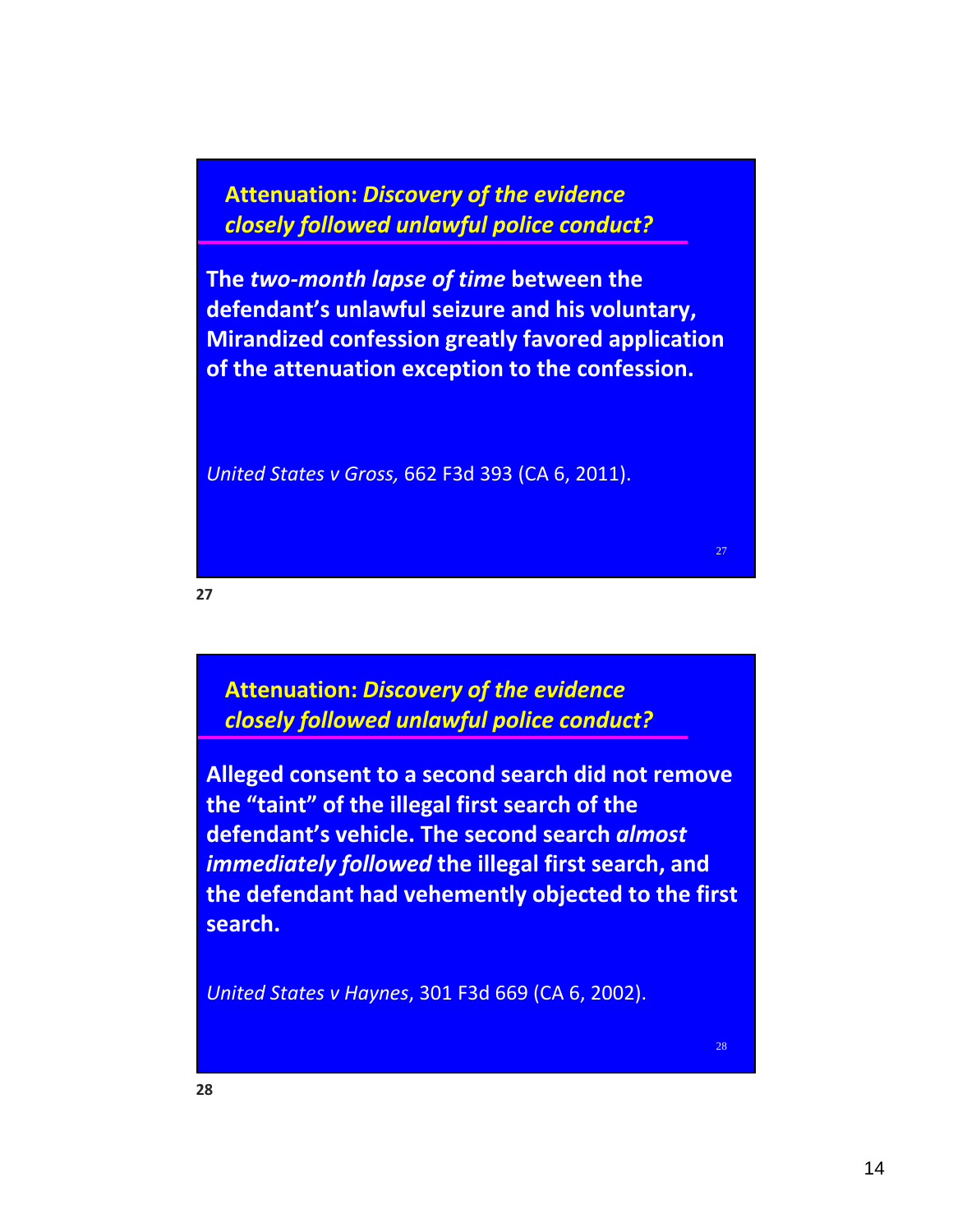#### **Attenuation:** *Intervening circumstance?*

**Discovery of an arrest warrant after an unlawful stop but** *before the evidence was discovered* **was an intervening factor sufficient to dissipate the taint of the unlawful police conduct.**

*People v Reese*, 281 Mich App 290 (2008).

**29**

#### **Attenuation:** *Intervening circumstance?*

**The discovery of an arrest warrant** *after the defendant was searched* **and the evidence was seized was not an intervening circumstance for purposes of the attenuation exception.**

*People v Maggit*, 319 Mich App 675 (2017).

30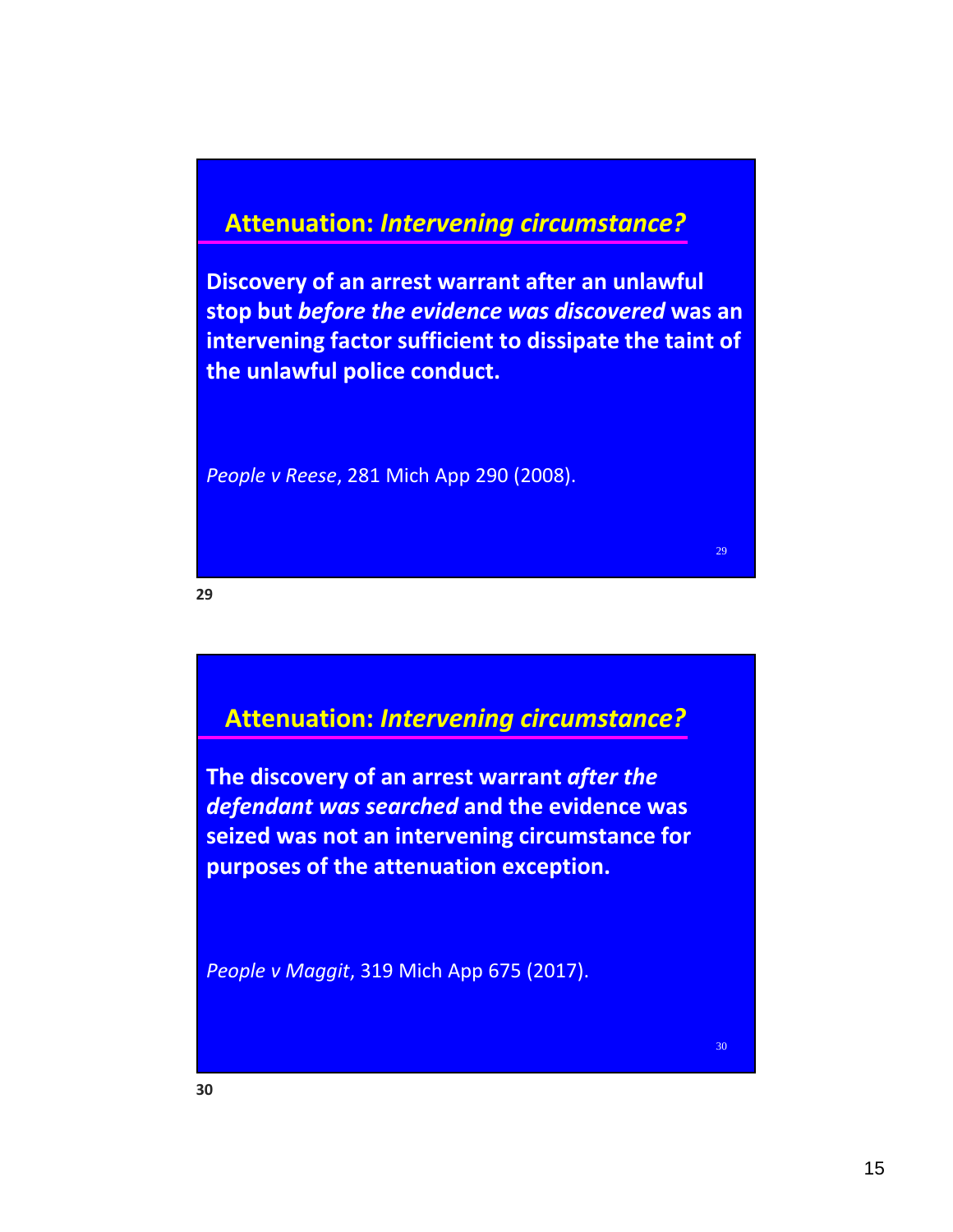

**31**

### **Attenuation:** *Police misconduct flagrant?*

**The flagrancy factor favors exclusion only when the police misconduct is most in need of deterrence.**

*Utah v Strieff*, 136 S Ct 2056 (2016).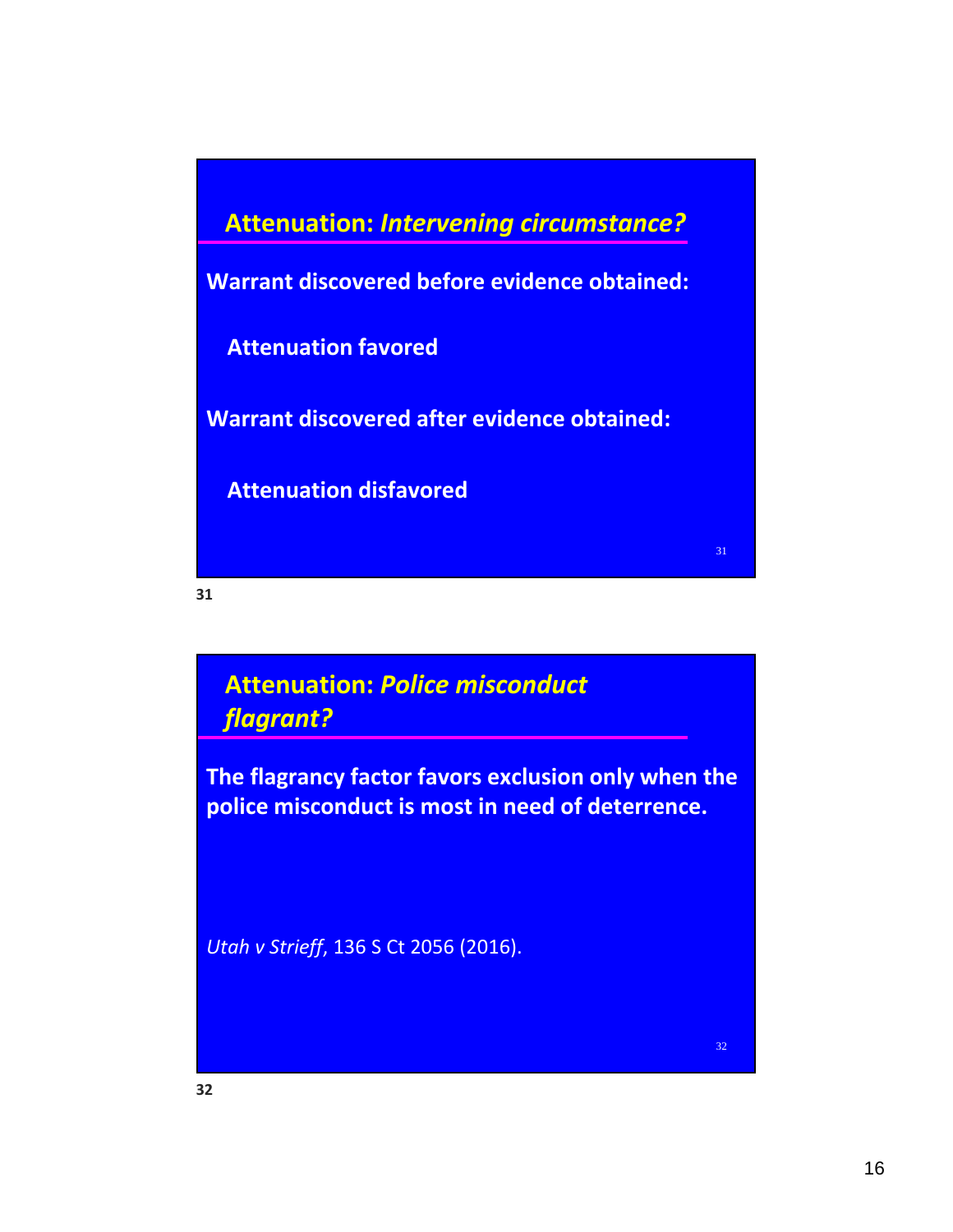### **Attenuation:** *Police misconduct flagrant?*

**No evidence of police misconduct when officers wrongfully arrested the defendant for trespassing (and later discovered cocaine in his vehicle).**

 **Officers made it clear to the defendant that he was free to leave and asked him to leave twice before they arrested him for trespassing.**

33

34

*People v Reese*, 281 Mich App 290 (2008).

**33**

### **Attenuation:** *Police misconduct flagrant?*

*Officers exploited* **their initial misconduct when they conducted an investigatory stop of defendant's vehicle without reasonable suspicion.**

**The attenuation exception did not apply to the discovery of contraband that was the direct result of active, not passive, police exploitation of the initial stop.**

*People v LoCicero*, 453 Mich 496 (1996).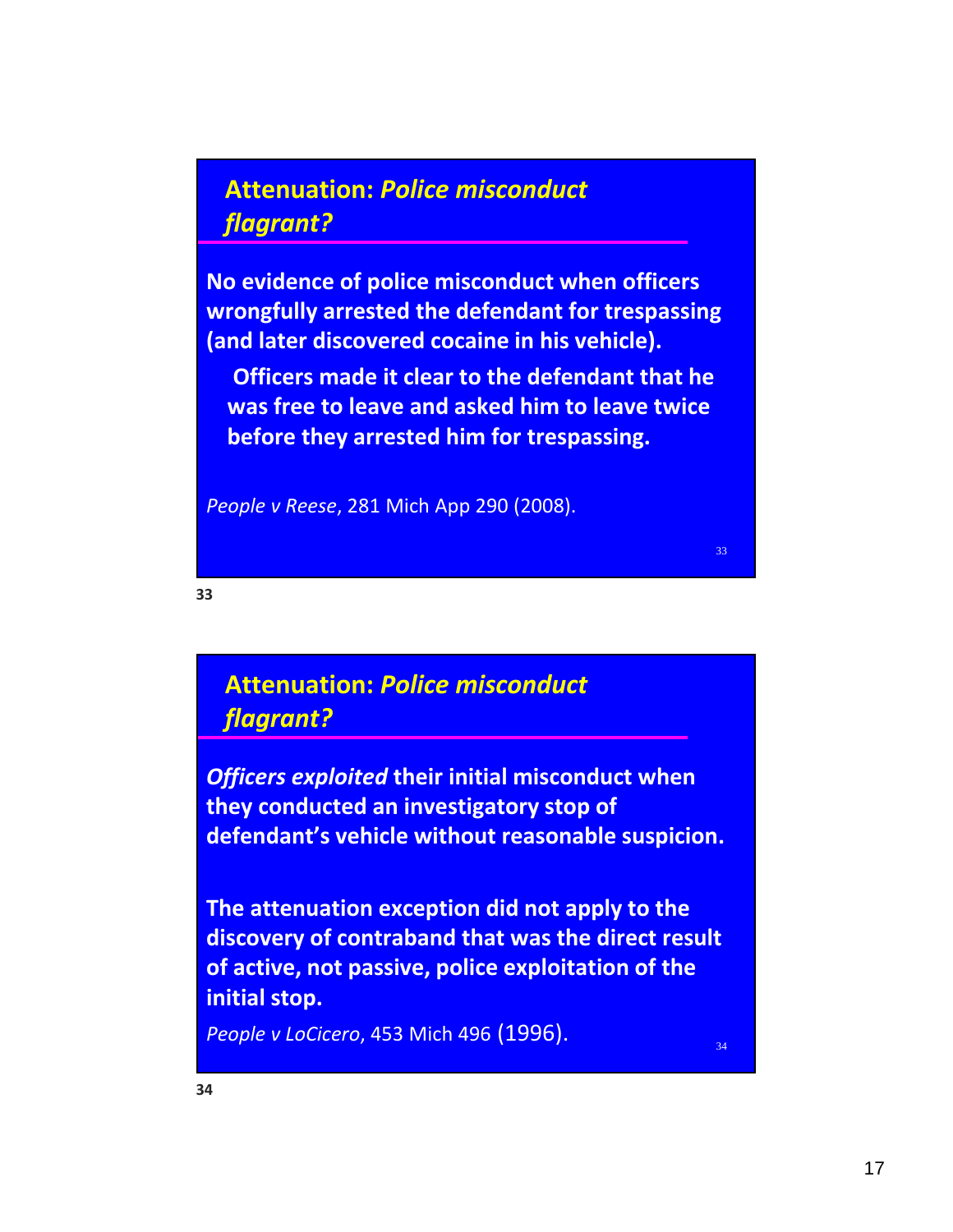### **Attenuation:** *Systemic police misconduct?*

**Evidence of systemic or recurrent police misconduct favors exclusion of the evidence.**

 **Officer's reliance on no‐trespassing letter to detain defendant was not reasonable, and police department's routine practice of relying on such letters suggested systemic or recurrent police misconduct.**

*People v Maggit*, 319 Mich App 675 (2017).

35

**35**

### **Exception: Good Faith**

The good faith exception to the exclusionary rule provides that evidence that was obtained in violation of the Fourth Amendment may nonetheless be introduced if the evidence **is "obtained in the reasonable, good‐faith belief that the search or seizure was in accord with the Fourth Amendment."**

*United States v Leon*, 468 US 897 (1984).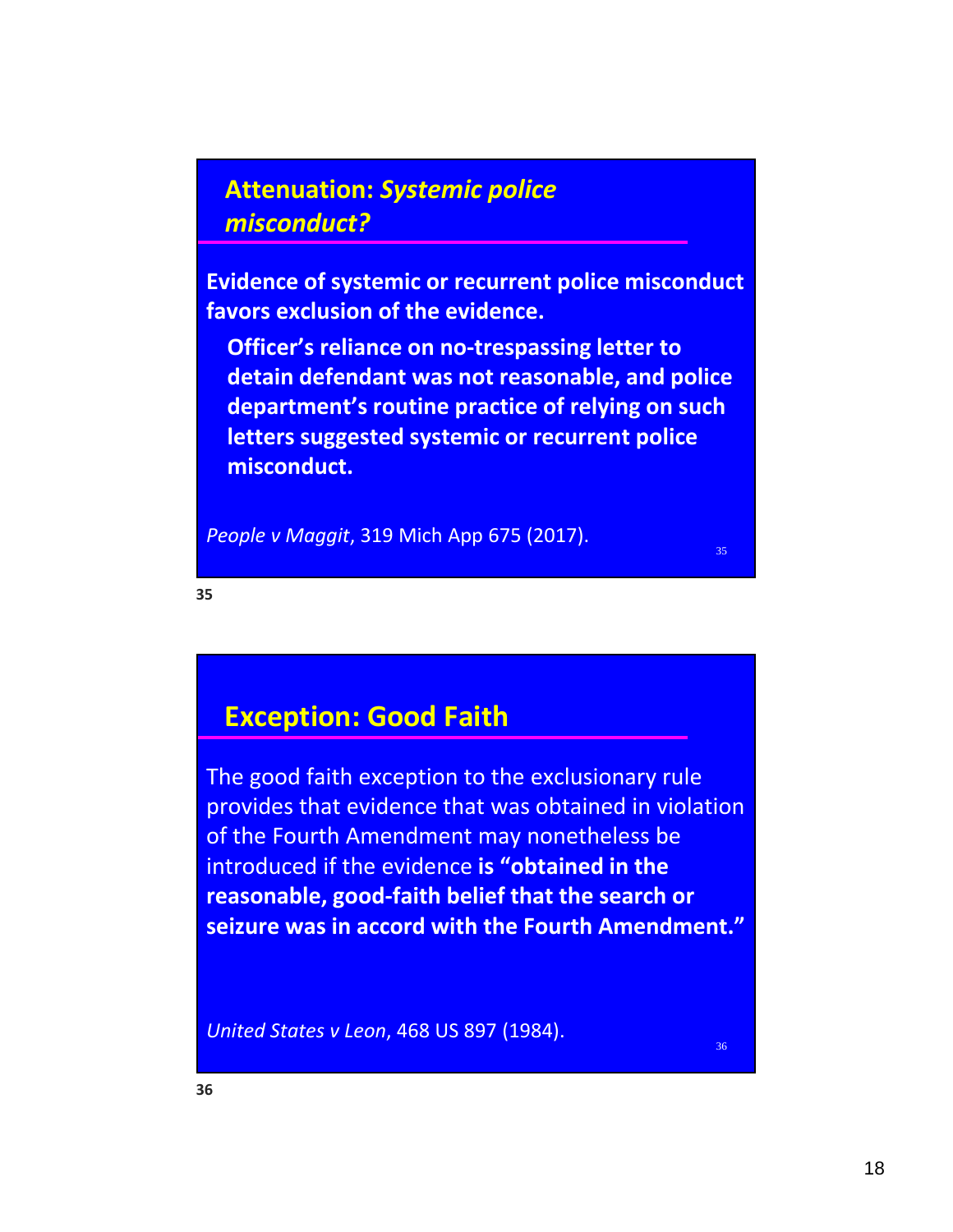

**37**

## **Good Faith – Reliance on Warrant**

**The good faith exception generally, but not exclusively, applies to invalid search warrants.**

 **The inquiry is "whether a reasonably well‐trained officer would have known that the search was illegal despite the magistrate's" authorization. If not, the exception applies.**

*United States v Moorehead*, 912 F3d 963 (CA 6, 2019).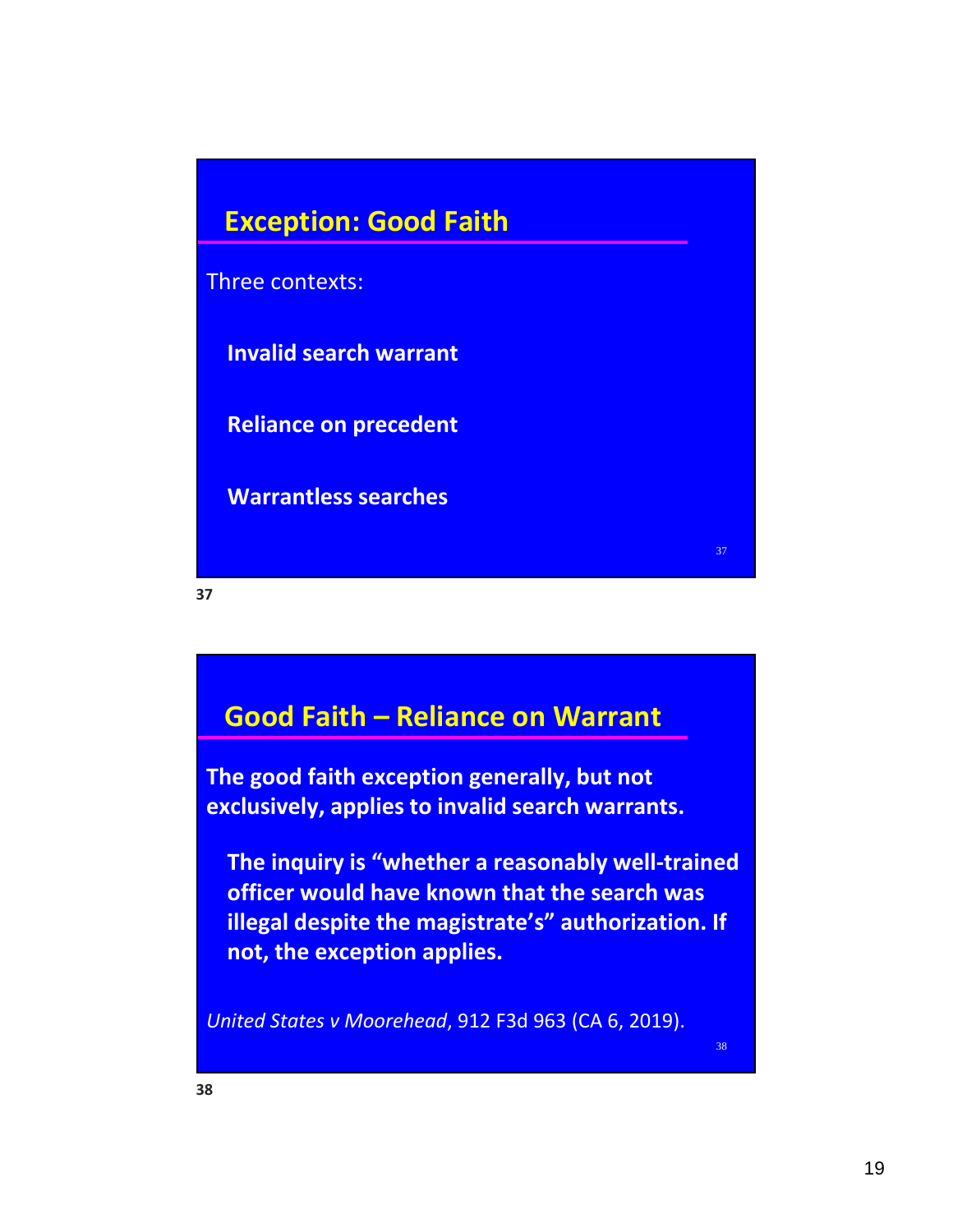### **Good Faith – Reliance on Warrant**

**Affidavit was not so lacking in indicia of probable cause that belief in its existence was unreasonable.**

**The warrant was deficient, but the good faith exception applied.**

*United States v Ardd*, 911 F3d 348 (CA 6, 2018).

**39**

### **Good Faith – Reliance on Warrant**

Officers' reliance on warrant was objectively reasonable, even though the warrant **did not include the signing magistrate's name or bar number, a court seal, the confidential informant's "code number," or any dates of alleged transactions between the defendant and the informant**.

*People v Roston*, unpublished per curiam opinion of the Court of Appeals, issued December 13, 2016 (Docket No. 328726).

40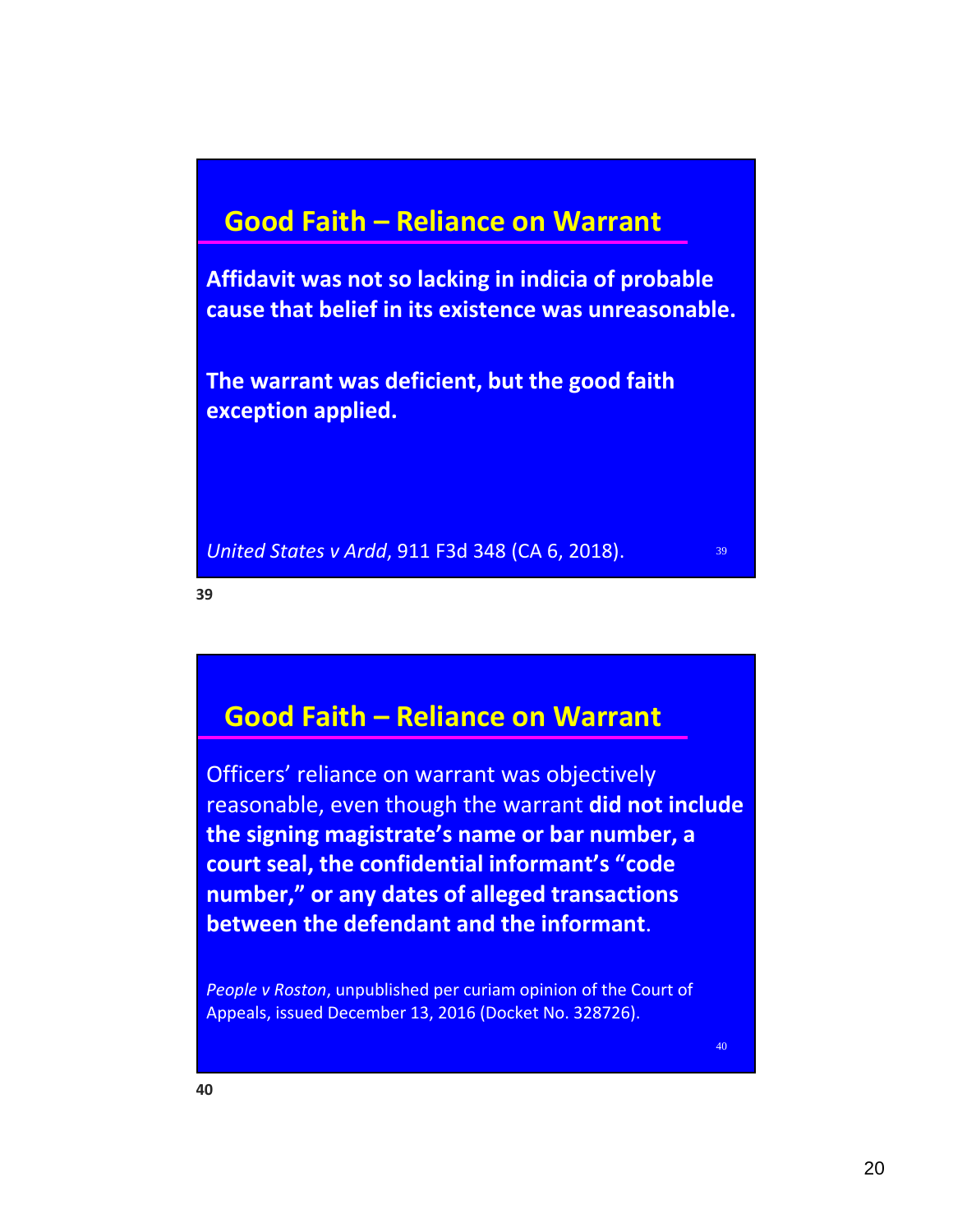### **Good Faith – Reliance on Warrant**

#### **Warrant for blood draw**

**Basis: Suspect was involved in an accident and had been driving erratically**

**Reasoning: There are many reasons to drive erratically and to get in an accident**

*People v Debruyne*, unpublished per curiam opinion of the Court of Appeals, issued July 11, 2019 (Docket No. 346534).

41

#### **41**

## **Good Faith – Reliance on Warrant**

Reliance on a warrant was also unreasonable where there was **no fresh information** supporting the warrant.

*People v Brown*, unpublished per curiam opinion of the Court of Appeals, issued November 12, 2019 (Docket No. 344991).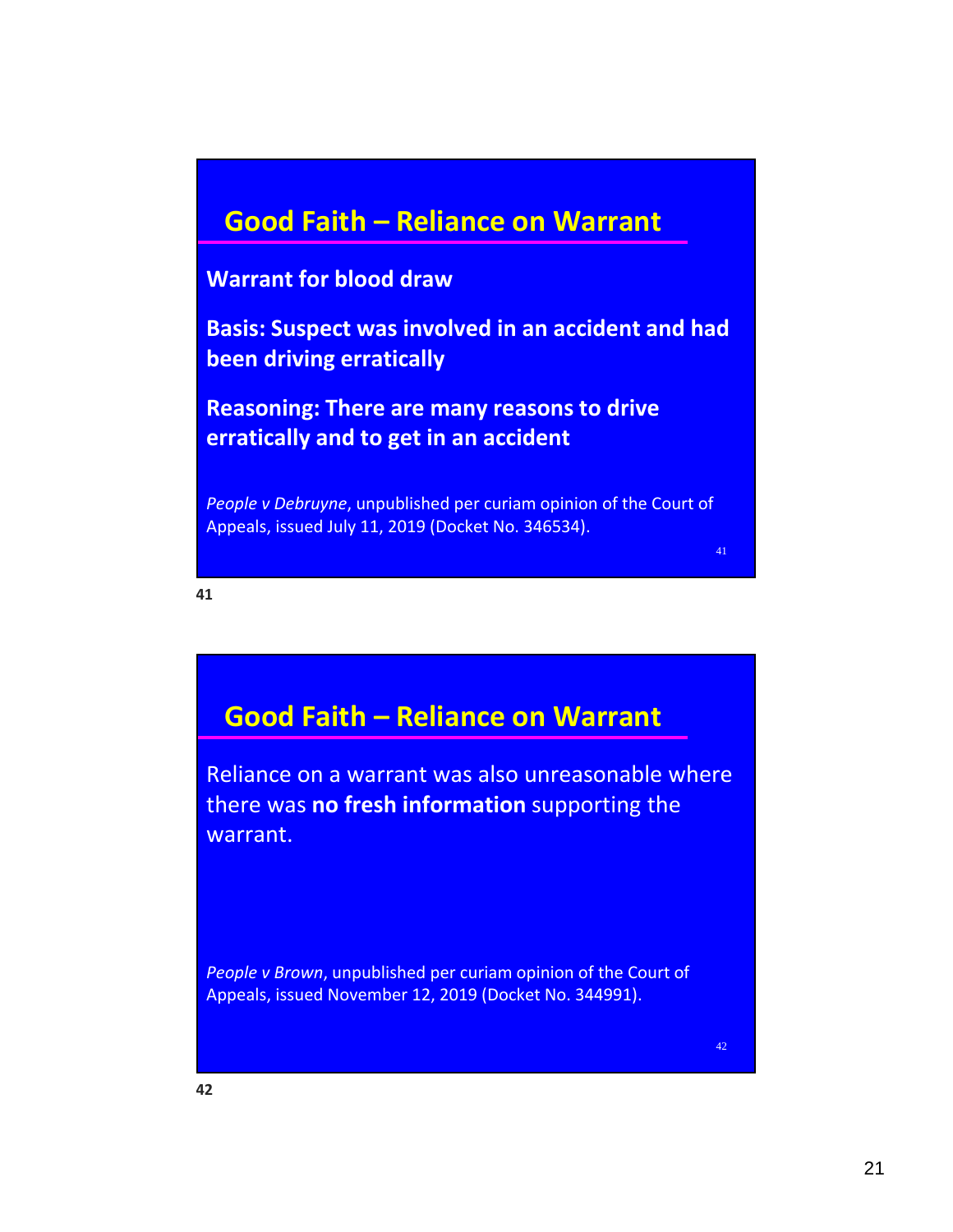## **Good Faith – Reliance on Warrant**

 **Was the warrant invalid due to a jurisdictional defect?**

 **Was the warrant invalid due to an oversight or unrelated negligence?**

**43**

## **Good Faith – Reliance on Precedent**

Officer reasonably relied on then‐existing precedent to search vehicle incident to arrest.

 The court reasoned that application of the exclusionary rule in these circumstances would not deter police misconduct.

*People v Short*, 289 Mich App 538 (2010).

43